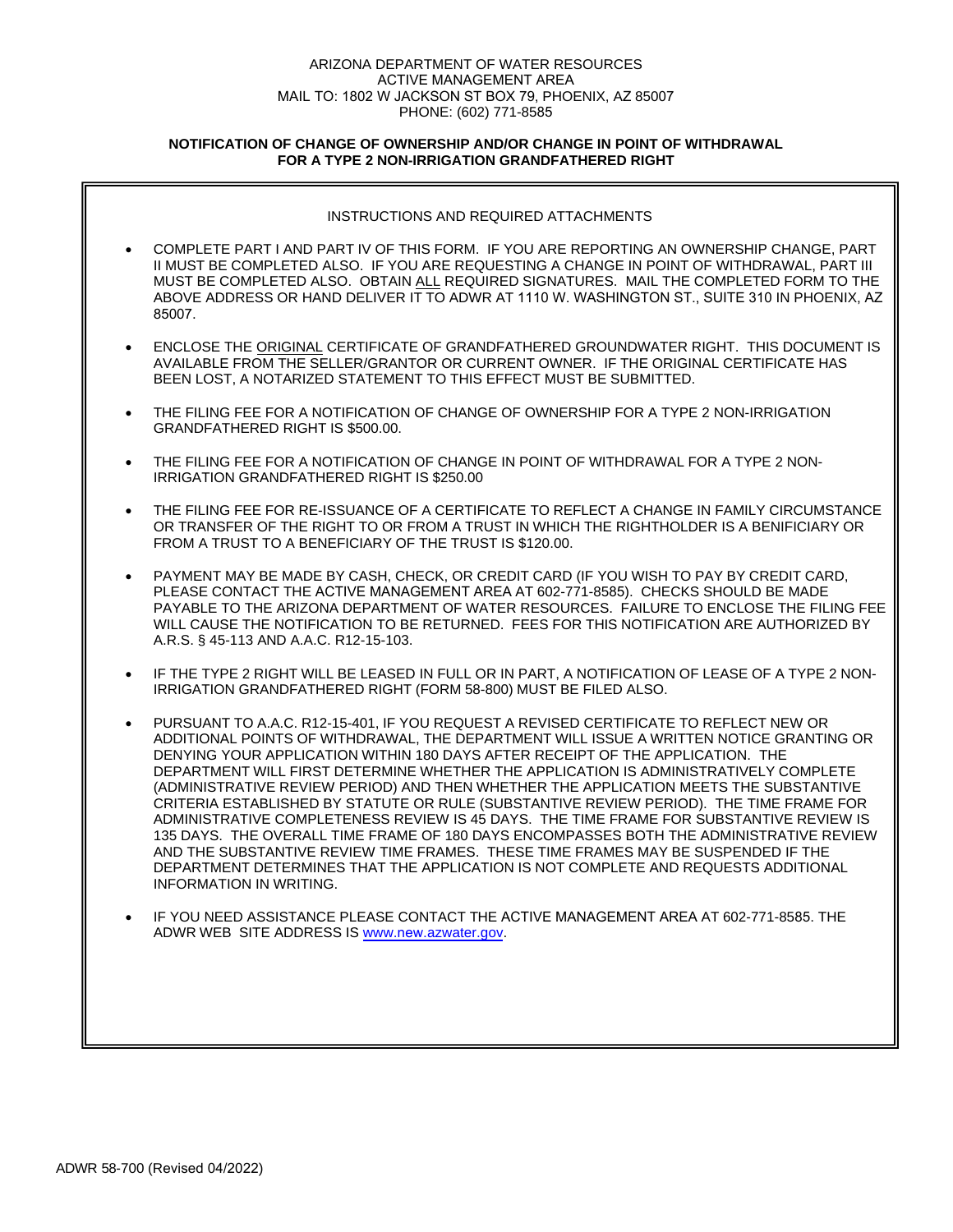### **NOTIFICATION OF CHANGE OF OWNERSHIP AND/OR CHANGE IN POINT OF WITHDRAWAL FOR A TYPE 2 NON-IRRIGATION GRANDFATHERED RIGHT**

# **PART I. GENERAL INFORMATION**

1. Certificate of Grandfathered Groundwater Right number: 58 - \_\_\_\_\_\_\_\_\_\_\_\_\_\_\_\_\_\_

2. Amount of right indicated on certificate: \_\_\_\_\_\_\_\_\_\_\_\_\_\_\_ acre-feet annually.

3. Active Management Area: \_\_\_\_\_

4. Describe the intended non-irrigation use(s). (Note: In accordance with A.R.S. § 45-474(A), the owner of a Type 2 Non-Irrigation Grandfathered Right that is issued for purposes of mineral extraction or processing, or for purposes of electrical energy generation, may not convey the right for any other purpose.)

\_\_\_\_\_\_\_\_\_\_\_\_\_\_\_\_\_\_\_\_\_\_\_\_\_\_\_\_\_\_\_\_\_\_\_\_\_\_\_\_\_\_\_\_\_\_\_\_\_\_\_\_\_\_\_\_\_\_\_\_\_\_\_\_\_\_\_\_\_\_\_\_\_\_\_\_\_\_\_\_\_\_\_\_\_\_\_\_\_\_\_\_\_\_\_

\_\_\_\_\_\_\_\_\_\_\_\_\_\_\_\_\_\_\_\_\_\_\_\_\_\_\_\_\_\_\_\_\_\_\_\_\_\_\_\_\_\_\_\_\_\_\_\_\_\_\_\_\_\_\_\_\_\_\_\_\_\_\_\_\_\_\_\_\_\_\_\_\_\_\_\_\_\_\_\_\_\_\_\_\_\_\_\_\_\_\_\_\_\_\_

### **PART II. NOTIFICATION OF CHANGE OF OWNERSHIP**

In accordance with A.R.S. § 45-482(B), the undersigned parties hereby notify the Arizona Department of Water Resources of the conveyance of this Type 2 Non-Irrigation Grandfathered Right:

1. Please specify the effective date of this ownership change  $\frac{1}{2}$  /  $\frac{1}{2}$  and the quantity of groundwater withdrawn

between January 1 of that calendar year and the effective date: \_\_\_\_\_\_\_\_\_\_\_\_\_\_ acre-feet.

# **PART III. REQUEST FOR CHANGE IN POINT OF WITHDRAWAL**

In accordance with A.R.S. § 45-471(C), the undersigned parties hereby request the Arizona Department of Water Resources to issue a revised certificate of Type 2 Non-irrigation Grandfathered Right to reflect different points of withdrawal or to remove all wells from this certificate:

1. Wells to be added to certificate (list by ADWR registration number; non-exempt wells only). If no new wells are to be added, write "None":

|    |                        | Twp Rng Sec | Quarters<br>160 40 10 | Owner Name                                                                                             |  | Proposed Type 2 Withdrawals                                                                                                |
|----|------------------------|-------------|-----------------------|--------------------------------------------------------------------------------------------------------|--|----------------------------------------------------------------------------------------------------------------------------|
|    |                        |             |                       | 55 - _______ __ __ __ __ __ __ __ __ ___                                                               |  | acre-feet annually                                                                                                         |
|    |                        |             |                       |                                                                                                        |  |                                                                                                                            |
|    |                        |             |                       |                                                                                                        |  | acre-feet annually                                                                                                         |
| 2. | removed, write "None": |             |                       |                                                                                                        |  | Wells to be removed from certificate (list by ADWR registration number) and status of removed wells. If no wells are to be |
|    |                        |             |                       | 55 - ______________ ______not in use _______capped _______abandoned ______exempt pump cap: ______gpm   |  |                                                                                                                            |
|    |                        |             |                       | 55 - _______________ ______not in use _______capped _______abandoned _______exempt pump cap: ______gpm |  |                                                                                                                            |
|    |                        |             |                       | 55 - _______________ ______not in use _______capped _______abandoned ______exempt pump cap: ______gpm  |  |                                                                                                                            |